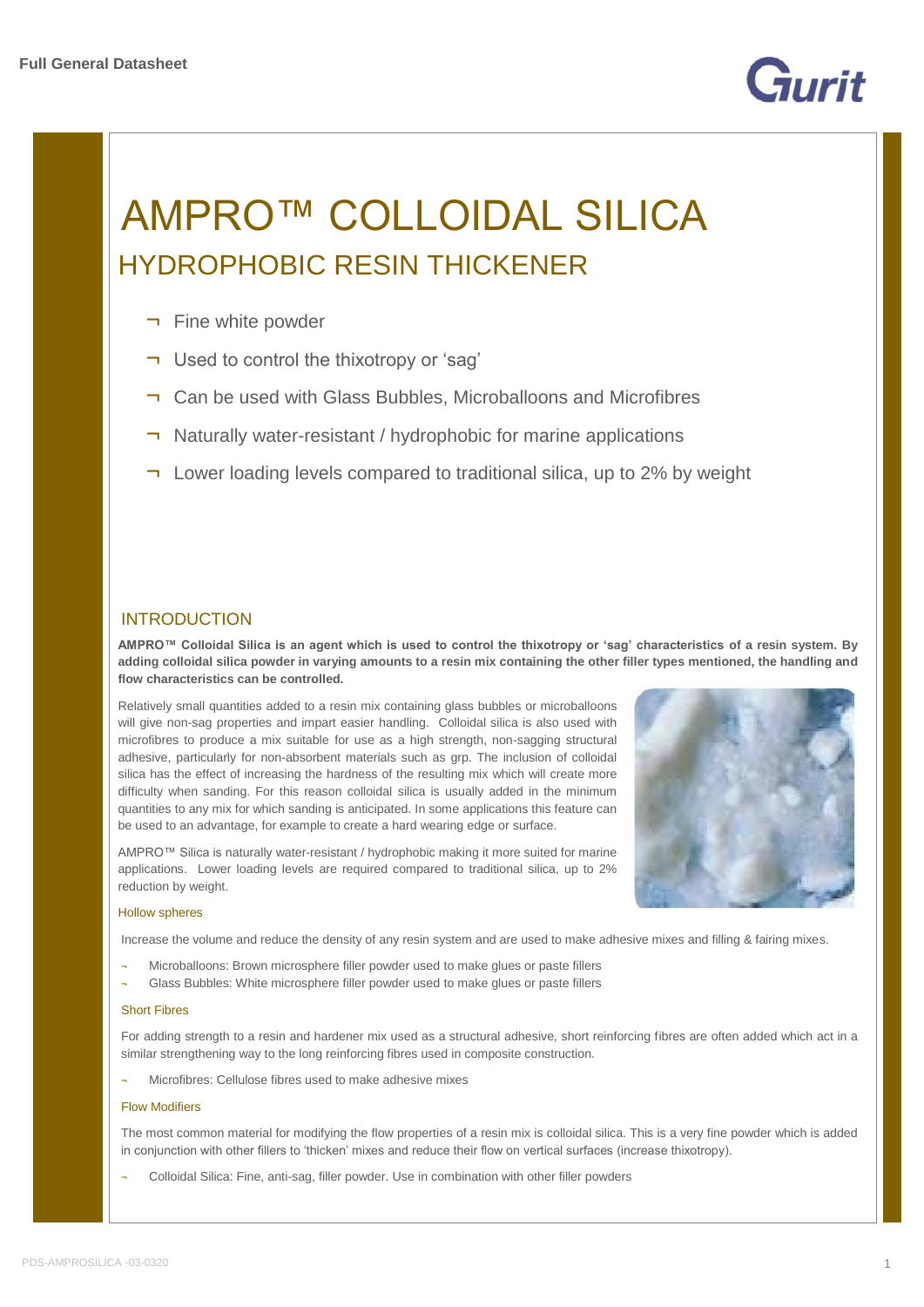## PRODUCT INFORMATION

## AVAILABILITY

The product is available in a number of formats as shown in the table below. Please contact your local customer support representative for more information.

| <b>FILLER TYPE</b> | 500ml / 40G | 3 LITRES / 250G | 30 LITRES / 2.5KG | NOTE                                                                            |
|--------------------|-------------|-----------------|-------------------|---------------------------------------------------------------------------------|
| AMPRO™ Silica      | A220-007    | A220-008        | A220-009          | All quantities are approximate due to the low<br>density nature of the fillers. |

#### PRODUCT DETAILS

| Composition:          | <b>Hydrophobic Silicon Dioxide</b> |
|-----------------------|------------------------------------|
| Appearance:           | <b>White Powder</b>                |
| <b>Particle Size:</b> | 0.012 microns                      |
| <b>Bulk Density:</b>  | 50 - 60g/litre approx.             |

#### TRANSPORT & STORAGE

The product should be kept in securely closed containers during transport and storage. Adequate long term storage conditions will result in a shelf life of 2 years from the date of manufacture. Storage should be in a warm dry place out and containers should be firmly closed.

| <b>COMPONENT</b>          | <b>UNITS</b> |  |
|---------------------------|--------------|--|
| AMPRO <sup>™</sup> Silica | months       |  |

## INSTRUCTIONS FOR USE

Below are approximate filler loadings for making adhesive and filler mixes together with AMPRO™ multi-purpose systems. For further information please refer to the respective AMPRO™ datasheet.

#### FILLING AND FAIRING MIXES

All filler additions are approximate and can be adjusted by the user to achieve the desired consistency.

|                    | <b>EASE OF</b><br><b>FILLER TYPE</b><br><b>DESCRIPTION</b><br><b>SANDING</b> |                   | <b>WATER</b> | <b>FILLER QUANTITY*</b> |               | <b>AMPRO SILICA ADDITION*</b> |                | <b>APPROX.</b>          | APPROX.    |
|--------------------|------------------------------------------------------------------------------|-------------------|--------------|-------------------------|---------------|-------------------------------|----------------|-------------------------|------------|
|                    |                                                                              | <b>RESISTANCE</b> |              | FOR 1KG                 | $\frac{9}{6}$ | FOR 1KG                       | <b>DENSITY</b> | <b>VOLUME</b>           |            |
| Brown, Low Density | Microballons                                                                 | Easy              | Moderate     | $25 - 30$               | $250 - 300$ q | $2 - 3$                       | $20 - 30$      | $0.6$ g/cm <sup>3</sup> | 2.2 Litres |
| White, Low Density | Glass Bubbles                                                                | Moderate          | <b>High</b>  | $35 - 40$               | $350 - 400$ q | $3 - 5$                       | $30 - 50$      | $0.5$ g/cm <sup>3</sup> | 3.0 Litres |

*\*calculated by weight relative to the mixed system of resin and hardener*

## ADHESIVE MIXES

All filler additions are approximate and can be adjusted by the user to achieve the desired consistency.

|                 | <b>FILLER QUANTITY*</b>                                                                                               |               | <b>AMPRO SILICA ADDITION*</b> |             | APPROX.                 | APPROX.       |
|-----------------|-----------------------------------------------------------------------------------------------------------------------|---------------|-------------------------------|-------------|-------------------------|---------------|
|                 | $\frac{9}{6}$                                                                                                         | FOR 1KG       | $\frac{9}{6}$                 | FOR 1KG     | <b>DENSITY</b>          | <b>VOLUME</b> |
| Microballons**  | $15 - 20$                                                                                                             | 150 - 200 g   | $3 - 5$                       | $30 - 50q$  | $0.7$ g/cm <sup>3</sup> | 1.8 Litres    |
| Glass Bubbles** | $15 - 20$                                                                                                             | $150 - 200$ g | $4 - 6$                       | $40 - 60a$  | $0.6$ g/cm <sup>3</sup> | 2.0 Litres    |
| Microfibres     | $7 - 10$                                                                                                              | $70 - 100$ a  | $2 - 4$                       | $20 - 40$ a | $0.9$ g/cm <sup>3</sup> | 1.0 Litres    |
|                 | <b>FILLER TYPE</b><br>the effective of the constant as fortunated the actional constance of accepts and the action of |               |                               |             |                         |               |

*\*calculated by weight relative to the mixed system of resin and hardener \*\*Microfibres are always preferred for load-carrying adhesive joints*

## HEALTH AND SAFETY

The following points must be considered:

- 1. Skin contact must be avoided by wearing protective gloves. Gurit recommends the use of disposable nitrile gloves for most applications. The use of barrier creams is not recommended, but to preserve skin condition a moisturising cream should be used after washing.
- 2. Protective clothing should be worn when mixing, laminating or sanding. Contaminated work clothes should be thoroughly cleaned before re-use.
- 3. Eye protection should be worn if there is a risk of resin, hardener, solvent or dust entering the eyes. If this occurs flush the eye with water for 15 minutes, holding the eyelid open, and seek medical attention.
- 4. Ensure adequate ventilation in work areas. Respiratory protection should be worn if there is insufficient ventilation. Solvent vapours should not be inhaled as they can cause dizziness, headaches, loss of consciousness and can have long term health effects.
- 5. If the skin becomes contaminated, then the area must be immediately cleansed. The use of resin-removing cleansers is recommended. To finish, wash with soap and warm water. The use of solvents on the skin to remove resins etc must be avoided.
	- Washing should be part of routine practice:
	- before eating or drinking
	- before smoking & vaping
	- ¬ before using the lavatory
	- after finishing work
- 6. The inhalation of sanding dust should be avoided and if it settles on the skin then it should be washed off. After more extensive sanding operations a shower/bath and hair wash is advised.

### APPLICABLE RISK & SAFETY PHRASES

Gurit produces a separate full Safety Data Sheet for all hazardous products. Please ensure that you have the correct SDS to hand for the materials you are using before commencing work.